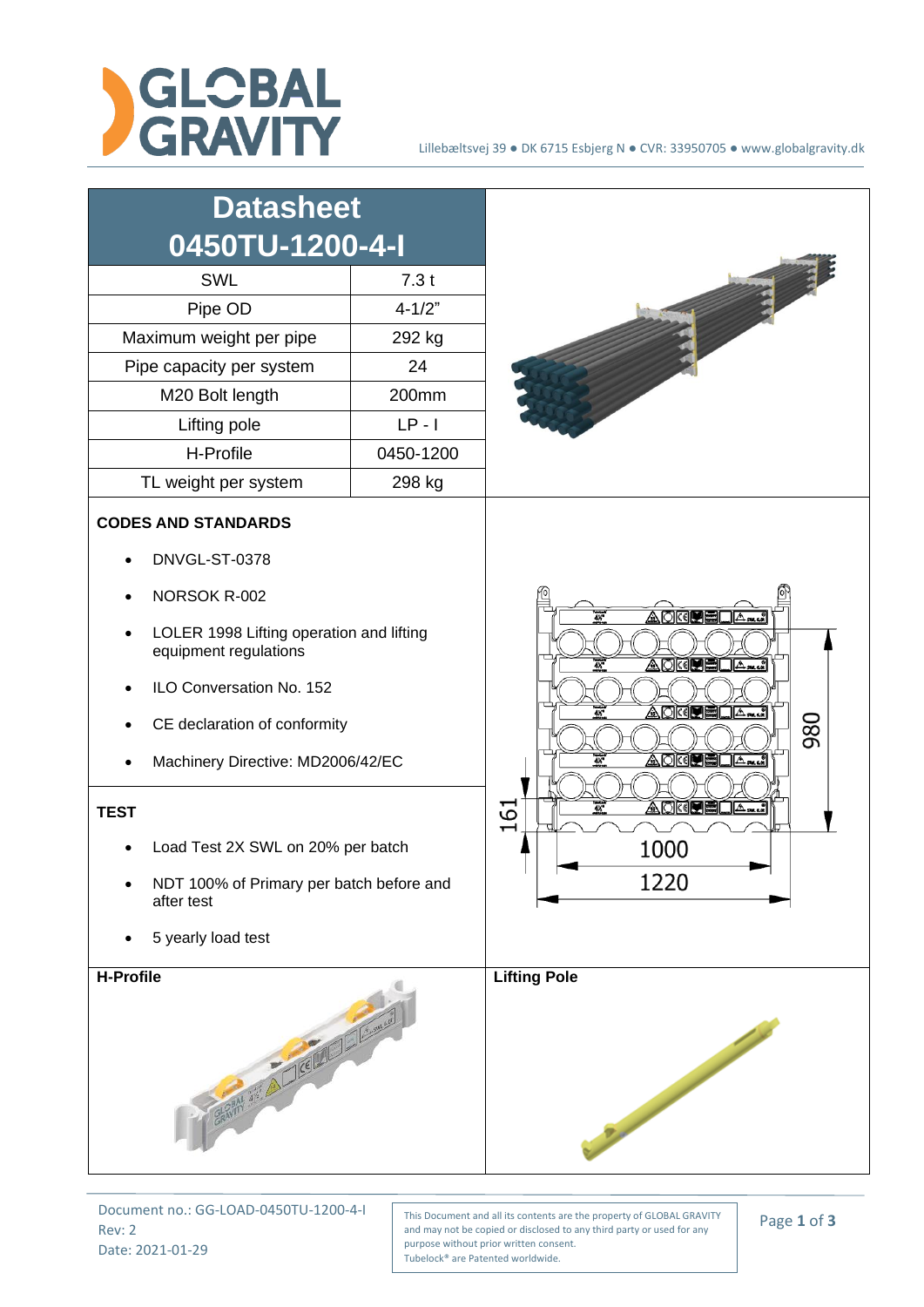

## Lillebæltsvej 39 ● DK 6715 Esbjerg N ● CVR: 33950705 ● www.globalgravity.dk

## **Stacking**

| Sketch                                                                                                                                                                                                                                                                                                        | Systems<br>Stacked | Height<br>(mm) | Joints | Supported          | <b>Truck</b>                                                                                                 | Boat                                                                                                                                                                                  | Rig                          | Yard               |
|---------------------------------------------------------------------------------------------------------------------------------------------------------------------------------------------------------------------------------------------------------------------------------------------------------------|--------------------|----------------|--------|--------------------|--------------------------------------------------------------------------------------------------------------|---------------------------------------------------------------------------------------------------------------------------------------------------------------------------------------|------------------------------|--------------------|
| A                                                                                                                                                                                                                                                                                                             | 1                  | 980            | 24     |                    | X                                                                                                            | X                                                                                                                                                                                     | $\pmb{\mathsf{x}}$           | X                  |
| B                                                                                                                                                                                                                                                                                                             | $\overline{2}$     | 1890           | 48     |                    | (x)                                                                                                          | $\pmb{\mathsf{x}}$                                                                                                                                                                    | $\pmb{\mathsf{X}}$           | $\pmb{\mathsf{x}}$ |
| $\overline{C}$                                                                                                                                                                                                                                                                                                | 3                  | 2810           | 72     | $\pmb{\mathsf{X}}$ |                                                                                                              |                                                                                                                                                                                       | $\pmb{\mathsf{X}}$           | $\pmb{\mathsf{x}}$ |
| $\mathsf D$                                                                                                                                                                                                                                                                                                   | $\overline{4}$     | 3730           | 96     | $\pmb{\mathsf{X}}$ |                                                                                                              |                                                                                                                                                                                       | $\pmb{\mathsf{x}}$           | $\pmb{\mathsf{X}}$ |
| (x): Depending on Truck set-up and regulation<br><b>SINGLE SYSTEM</b><br>(24 JOINTS)<br><b>ADKUMLA.J</b><br><b>ADK®BELA…</b>                                                                                                                                                                                  |                    |                |        |                    | All sketch dimensions in mm<br><b>2 SYSTEMS STACKED</b><br>(48 JOINTS)<br><b>ADK@ELA.J</b><br>(1730)<br>1890 |                                                                                                                                                                                       |                              |                    |
| (820)<br>980<br>A                                                                                                                                                                                                                                                                                             |                    |                |        |                    | $\pmb B$<br><b>4 SYSTEMS STACKED</b>                                                                         |                                                                                                                                                                                       |                              |                    |
| <b>3 SYSTEMS STACKED</b><br>(72 JOINTS)<br><b>ADRETHELA.J</b><br>Ξ<br><b>ADKESHOAR</b><br>IO C<br>È<br><b>ADKO BLAT</b><br>(2650)<br><b>AOKEBOA…]</b><br>2810<br>H<br><b>ADKEELAM</b><br>⊭িা<br><b>ADKITELA.</b><br>ADKE HELA<br><b>AOKEEDA</b><br>ď<br><b>ADKE BLAND</b><br>ぱ<br>Л<br><u> Adkeelila</u><br>C |                    |                |        |                    |                                                                                                              | (96 JOINTS)<br><b>DRESS And</b><br><b>DKGSOA</b><br><b>ADKOMO DA </b><br>HOOL<br><b>DKGRSDAM</b><br><b>DKG BILL</b><br>AORE<br><b>DKOREL LA.</b><br><b>MORE</b><br><b>JOKERS</b><br>D | ō<br>3730<br>(357)<br>تحملتا |                    |

Document no.: GG-LOAD-0450TU-1200-4-I Rev: 2 Date: 2021-01-29

This Document and all its contents are the property of GLOBAL GRAVITY and may not be copied or disclosed to any third party or used for any purpose without prior written consent. Tubelock® are Patented worldwide.

Page **2** of **3**